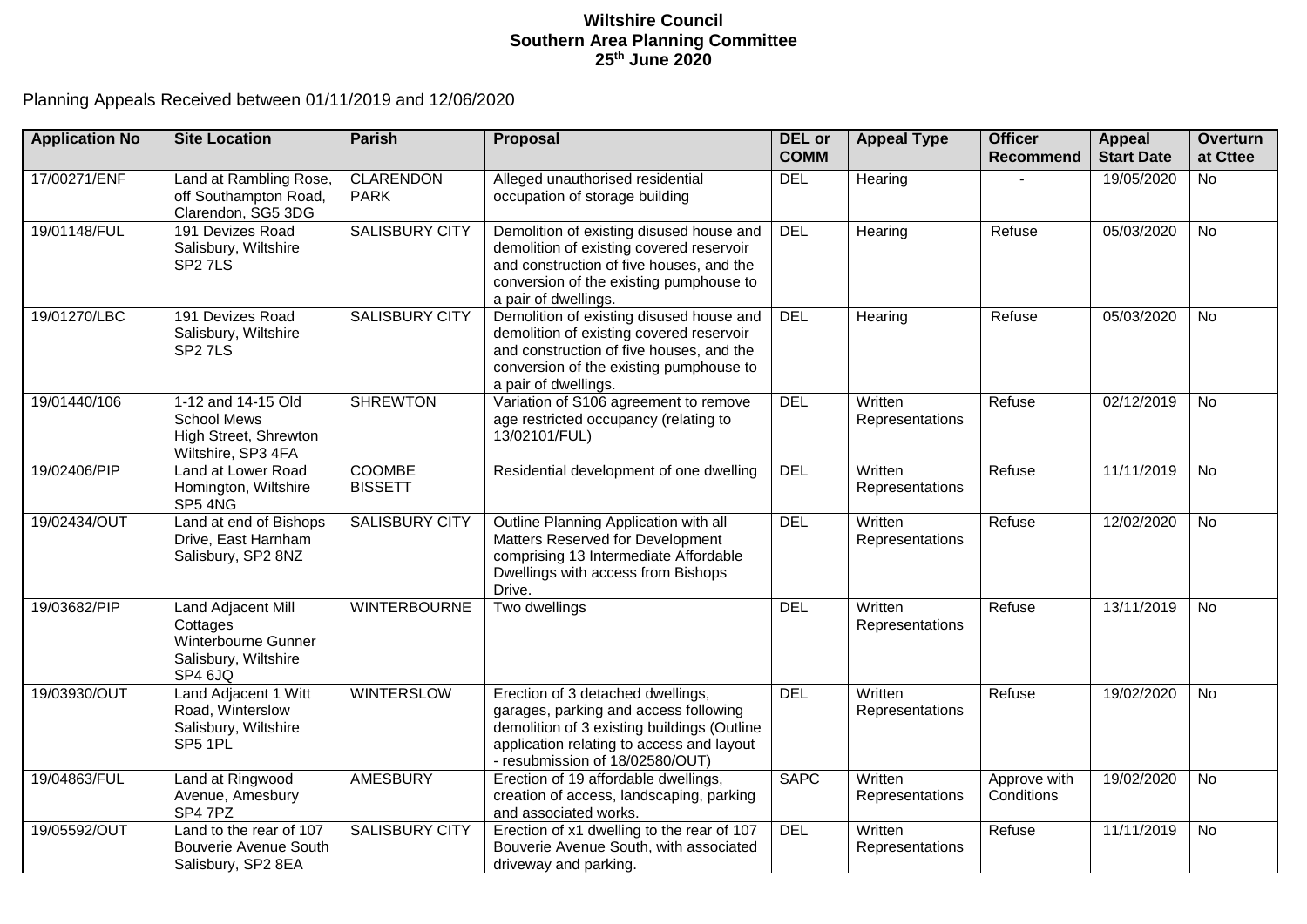| 19/06290/FUL | The Coach House<br>Nunton Village<br>Salisbury, Wiltshire<br>SP5 4HN                 | <b>ODSTOCK</b>                  | Form new vehicle entrance from the road<br>to Stable Cottage, separate from the<br>existing vehicle entrance which is<br>currently shared with the adjoining<br>cottage, The Coach House. Works<br>include creating a new opening in the<br>boundary wall, forming a new driveway,<br>and separating the two adjoining<br>properties with a dividing fence and<br>hedge. | <b>DEL</b> | Written<br>Representations | Refuse | 26/03/2020 | No |
|--------------|--------------------------------------------------------------------------------------|---------------------------------|--------------------------------------------------------------------------------------------------------------------------------------------------------------------------------------------------------------------------------------------------------------------------------------------------------------------------------------------------------------------------|------------|----------------------------|--------|------------|----|
| 19/06480/LBC | The Coach House<br>Nunton Village<br>Salisbury, Wiltshire<br>SP5 4HN                 | <b>ODSTOCK</b>                  | Form new vehicle entrance from the road<br>to Stable Cottage, separate from the<br>existing vehicle entrance which is<br>currently shared with the adjoining<br>cottage, The Coach House. Works<br>include creating a new opening in the<br>boundary wall, forming a new driveway,<br>and separating the two adjoining<br>properties with a dividing fence and<br>hedge. | <b>DEL</b> | Written<br>Representations | Refuse | 26/03/2020 | No |
| 19/07931/FUL | 100 London Road<br>Salisbury, Wiltshire<br>SP1 3HA                                   | <b>SALISBURY CITY</b>           | Dropped kerb                                                                                                                                                                                                                                                                                                                                                             | <b>DEL</b> | Written<br>Representations | Refuse | 14/01/2020 | No |
| 19/08190/FUL | 46 Shaftesbury Road<br>Wilton, Salisbury<br>Wiltshire, SP2 0DR                       | <b>WILTON</b>                   | Second Floor Extension to Create Home<br>Office.                                                                                                                                                                                                                                                                                                                         | <b>DEL</b> | House Holder<br>Appeal     | Refuse | 17/03/2020 | No |
| 19/08875/OUT | <b>Haven Court</b><br>Marshmead Close<br>Clarendon, SP5 3DD                          | <b>CLARENDON</b><br><b>PARK</b> | Outline planning permission to demolish<br>the existing 11-bedroom HMO, and to<br>erect 5 dwellings with associated parking<br>and access. Access is the only matter for<br>which approval is sought at this stage,<br>with all other matters reserved.                                                                                                                  | <b>DEL</b> | Written<br>Representations | Refuse | 19/02/2020 | No |
| 19/09159/FUL | Furzelease Farm,<br><b>Tisbury Row, Tisbury</b><br>Wiltshire<br>SP3 6RZ              | <b>TISBURY</b>                  | Proposed extension                                                                                                                                                                                                                                                                                                                                                       | <b>DEL</b> | House Holder<br>Appeal     | Refuse | 03/04/2020 | No |
| 19/09738/FUL | <b>Teffont Woodland</b><br>Dinton Road<br><b>Teffont Magna</b><br>Salisbury, SP3 5RR | <b>TEFFONT</b>                  | Conversion of Forestry building to<br>tourism accommodation (holiday let)                                                                                                                                                                                                                                                                                                | <b>DEL</b> | Written<br>Representations | Refuse | 04/05/2020 | No |
| 19/09902/FUL | Oak Tree Farm<br>Crawlboys Lane<br>Ludgershall<br>SP11 9PL                           | <b>LUDGERSHALL</b>              | Demolition of poultry shed and<br>agricultural store and erection of 5 no.<br>dwellings with access and parking.<br>Erection of new agricultural store<br>(resubmission of 18/09957/FUL)                                                                                                                                                                                 | <b>DEL</b> | Written<br>Representations | Refuse | 19/03/2020 | No |
| 19/10361/FUL | 63-65 Castle Street<br>Salisbury, SP1 3SP                                            | SALISBURY CITY                  | Conversion of ground floor from Class<br>A1 (vacant) to extend an existing<br>dwelling Class C3                                                                                                                                                                                                                                                                          | <b>DEL</b> | Written<br>Representations | Refuse | 06/03/2020 | No |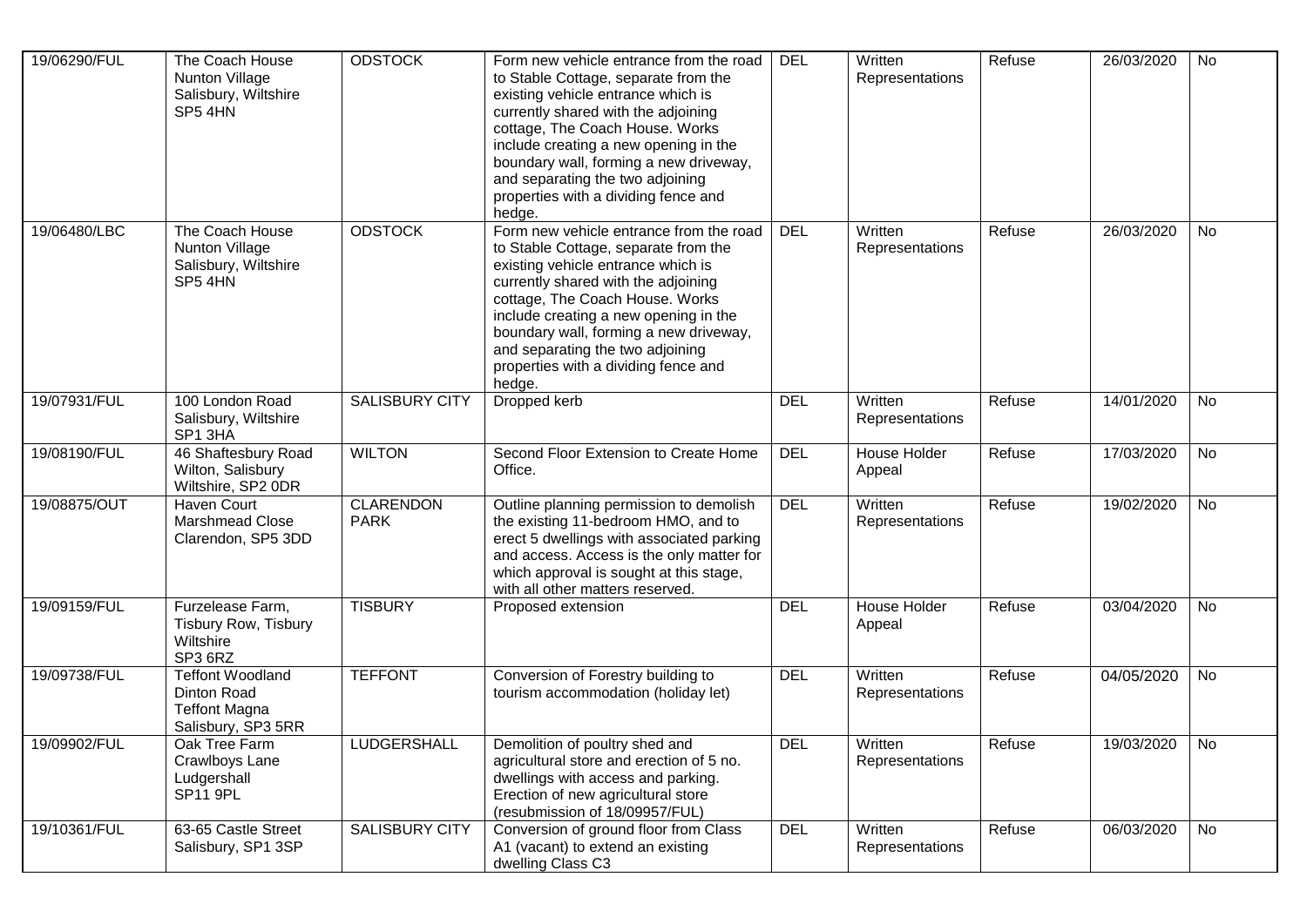| 19/10455/FUL | Fleming Barn<br>Homanton, Shrewton<br>Salisbury, SP3 4ER                             | <b>SHREWTON</b><br><b>WINTERBOURNE</b><br><b>STOKE</b> | Demolition of existing buildings and the<br>erection of one detached dwelling (use<br>class C3), attached car port, landscaping<br>and associated works.  | <b>DEL</b> | Written<br>Representations | Refuse | 03/06/2020 | No.       |
|--------------|--------------------------------------------------------------------------------------|--------------------------------------------------------|-----------------------------------------------------------------------------------------------------------------------------------------------------------|------------|----------------------------|--------|------------|-----------|
| 19/10735/LBC | 63-65 Castle Street<br>Salisbury, SP1 3SP                                            | <b>SALISBURY CITY</b>                                  | External Alterations to ground floor shop<br>front, insert 2 sash windows to match<br>existing windows and matching<br>brickwork.                         | <b>DEL</b> | Written<br>Representations | Refuse | 06/03/2020 | <b>No</b> |
| 20/00269/FUL | Longhedge Farm House<br>Longhedge, Salisbury<br>Wiltshire, SP4 6BW                   | <b>DURNFORD</b>                                        | Erection of two dwellings with associated<br>landscaping, car parking, bin store and<br>improvements to existing access.                                  | <b>DEL</b> | Written<br>Representations | Refuse | 03/06/2020 | <b>No</b> |
| 20/01314/FUL | Land rear of $43 & 45$<br><b>Estcourt Road</b><br>Salisbury, SP1 3AS                 | <b>SALISBURY CITY</b>                                  | Erection of new 1.5 storey building to<br>create 2 x 1 bed apartments                                                                                     | <b>DEL</b> | Written<br>Representations | Refuse | 03/06/2020 | <b>No</b> |
| 19/01170/FUL | Land opposite Viste<br>Orcheston<br>Wiltshire, SP3 4RJ                               | <b>ORCHESTON</b>                                       | Creation of an access gateway and track<br>to agricultural land                                                                                           | <b>DEL</b> | Written<br>Representations | Refuse | 12/06/2020 | <b>No</b> |
| 20/01798/FUL | Barn to the south of<br>Stock Lane<br>Landford Wood Farm<br>Landford Wood<br>SP5 2ER | <b>LANDFORD</b>                                        | Demolition of the existing agricultural<br>barn and the erection of a detached<br>replacement dwelling, hard and soft<br>landscaping and associated works | <b>DEL</b> | Written<br>Representations | Refuse | 12/06/2020 | <b>No</b> |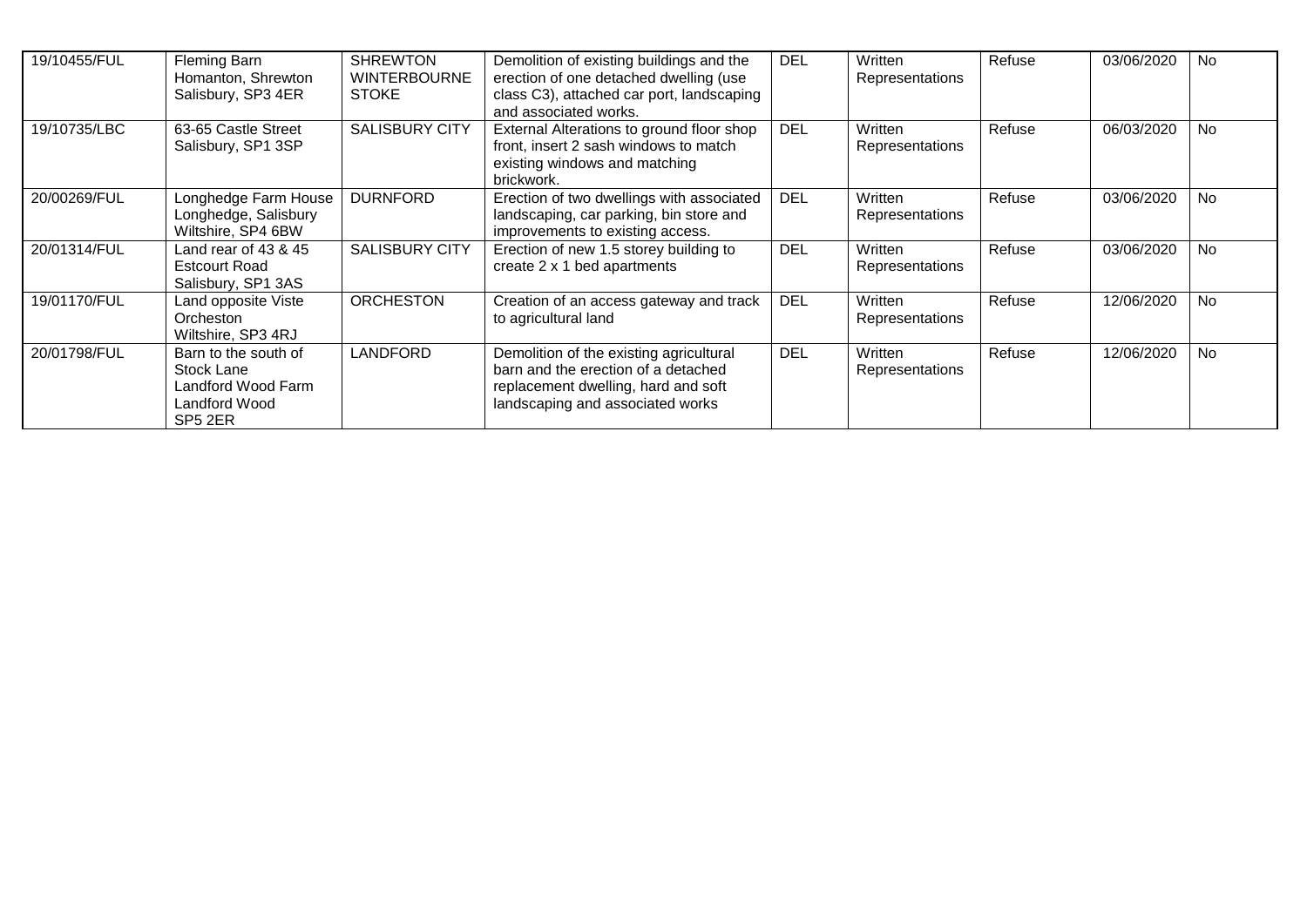| <b>Application</b><br><b>No</b> | <b>Site Location</b>                                                                          | <b>Parish</b>                           | Proposal                                                                                                        | <b>DEL</b> or<br><b>COMM</b> | <b>Appeal Type</b>            | <b>Officer</b><br>Recommend | <b>Appeal</b><br><b>Decision</b> | <b>Decision</b><br><b>Date</b> | <b>Costs</b><br>Awarded?                              |
|---------------------------------|-----------------------------------------------------------------------------------------------|-----------------------------------------|-----------------------------------------------------------------------------------------------------------------|------------------------------|-------------------------------|-----------------------------|----------------------------------|--------------------------------|-------------------------------------------------------|
| 16/00383/ENF                    | Nightwood Farm<br>Lucewood Lane<br><b>West Grimstead</b><br>Salisbury, Wiltshire<br>SP5 3RN   | <b>GRIMSTEAD</b>                        | Unauthorised development                                                                                        | <b>DEL</b>                   | Written Reps                  |                             | Enforcem<br>ent Notice<br>Varied | 12/11/2019                     | Appellant<br>applied for<br>Costs -<br><b>REFUSED</b> |
| 18/03678/FUL                    | 4A & 4B The Crescent<br>Hill View Road, Salisbury<br>SP1 1HY                                  | <b>SALISBURY</b><br><b>CITY</b>         | Reversion of 4A and 4B The<br>Crescent to a single dwelling<br>including side/rear extension with<br>parking.   | <b>SAPC</b>                  | <b>Written Reps</b>           | Approve with<br>Conditions  | Allowed<br>with<br>Conditions    | 20/11/2019                     | Appellant<br>applied for<br>Costs -<br><b>REFUSED</b> |
| 18/03830/FUL                    | Shrewton House<br>Elston Lane, Shrewton<br>SP3 4HJ                                            | <b>SHREWTON</b>                         | Formation of access in curtilage<br>wall of former Orchard to Elston<br>Lane                                    | <b>DEL</b>                   | <b>Written Reps</b>           | Refuse                      | Dismissed                        | 29/11/2019                     | None                                                  |
| 18/04184/LBC                    | <b>Shrewton House</b><br>Elston Lane, Shrewton<br>SP3 4HJ                                     | <b>SHREWTON</b>                         | Formation of access in curtilage<br>wall of former Orchard to Elston<br>Lane                                    | <b>DEL</b>                   | <b>Written Reps</b>           | Refuse                      | Dismissed                        | 29/11/2019                     | None                                                  |
| 18/08974/CLE                    | Whitebridge Farm<br>Holidays<br>Whitebridge Farm<br>Sedgehill, Shaftesbury<br>Dorset, SP7 9JT | <b>SEDGEHILL &amp;</b><br><b>SEMLEY</b> | Certificate of Lawfulness for<br>Existing Use - Use of Swallow<br>Cottage as a residential dwelling<br>house    | <b>DEL</b>                   | <b>Written Reps</b>           | Refuse                      | Allowed<br>with<br>Conditions    | 11/11/2019                     | None                                                  |
| 18/09167/CLE                    | Whitebridge Farm<br>Sedgehill, Shaftesbury<br>Dorset, SP7 9JT                                 | <b>SEDGEHILL &amp;</b><br><b>SEMLEY</b> | Certificate of Lawfulness for<br>Existing Use - Use of Linney<br>Cottage as a residential dwelling<br>house     | <b>DEL</b>                   | <b>Written Reps</b>           | Refuse                      | Allowed<br>with<br>Conditions    | 11/11/2019                     | None                                                  |
| 19/00220/FUL                    | <b>Travellers Rest</b><br>Carmelite Way, Salisbury<br>SP1 2HL                                 | <b>SALISBURY</b><br><b>CITY</b>         | Demolition of the existing building<br>and construction of five houses<br>with associated parking and<br>access | <b>DEL</b>                   | <b>Written Reps</b>           | Refuse                      | Dismissed                        | 11/11/2019                     | None                                                  |
| 19/01440/106                    | 1-12 and 14-15<br>Old School Mews<br>High Street, Shrewton<br>Wiltshire, SP3 4FA              | <b>SHREWTON</b>                         | Variation of S106 agreement to<br>remove age restricted occupancy<br>(relating to 13/02101/FUL)                 | <b>DEL</b>                   | <b>Written Reps</b>           | Refuse                      | Allowed<br>with<br>Conditions    | 19/02/2020                     | None                                                  |
| 19/01571/TPO                    | Hollybank<br>Petersfinger Road<br>Petersfinger, Salisbury<br>Wiltshire, SP5 3BY               | <b>CLARENDON</b><br><b>PARK</b>         | Beech Tree - Fell                                                                                               | <b>DEL</b>                   | House Holder<br>Appeal        | Refuse                      | Allowed<br>with<br>Conditions    | 14/02/2020                     | None                                                  |
| 19/01739/FUL                    | 36 Pains Way, Amesbury<br>SP47RG                                                              | <b>AMESBURY</b>                         | Second storey extension over<br>garage.                                                                         | <b>DEL</b>                   | <b>House Holder</b><br>Appeal | Refuse                      | Dismissed                        | 20/11/2019                     | None                                                  |
| 19/02406/PIP                    | Land at Lower Road<br>Homington, Wiltshire<br>SP5 4NG                                         | COOMBE<br><b>BISSETT</b>                | Residential development of one<br>dwelling                                                                      | <b>DEL</b>                   | <b>Written Reps</b>           | Refuse                      | Dismissed                        | 11/02/2020                     | None                                                  |
| 19/03682/PIP                    | Land Adjacent Mill<br>Cottages<br>Winterbourne Gunner<br>Salisbury, Wiltshire                 | <b>WINTERBOURNE</b>                     | Two dwellings                                                                                                   | <b>DEL</b>                   | <b>Written Reps</b>           | Refuse                      | Dismissed                        | 13/02/2020                     | None                                                  |